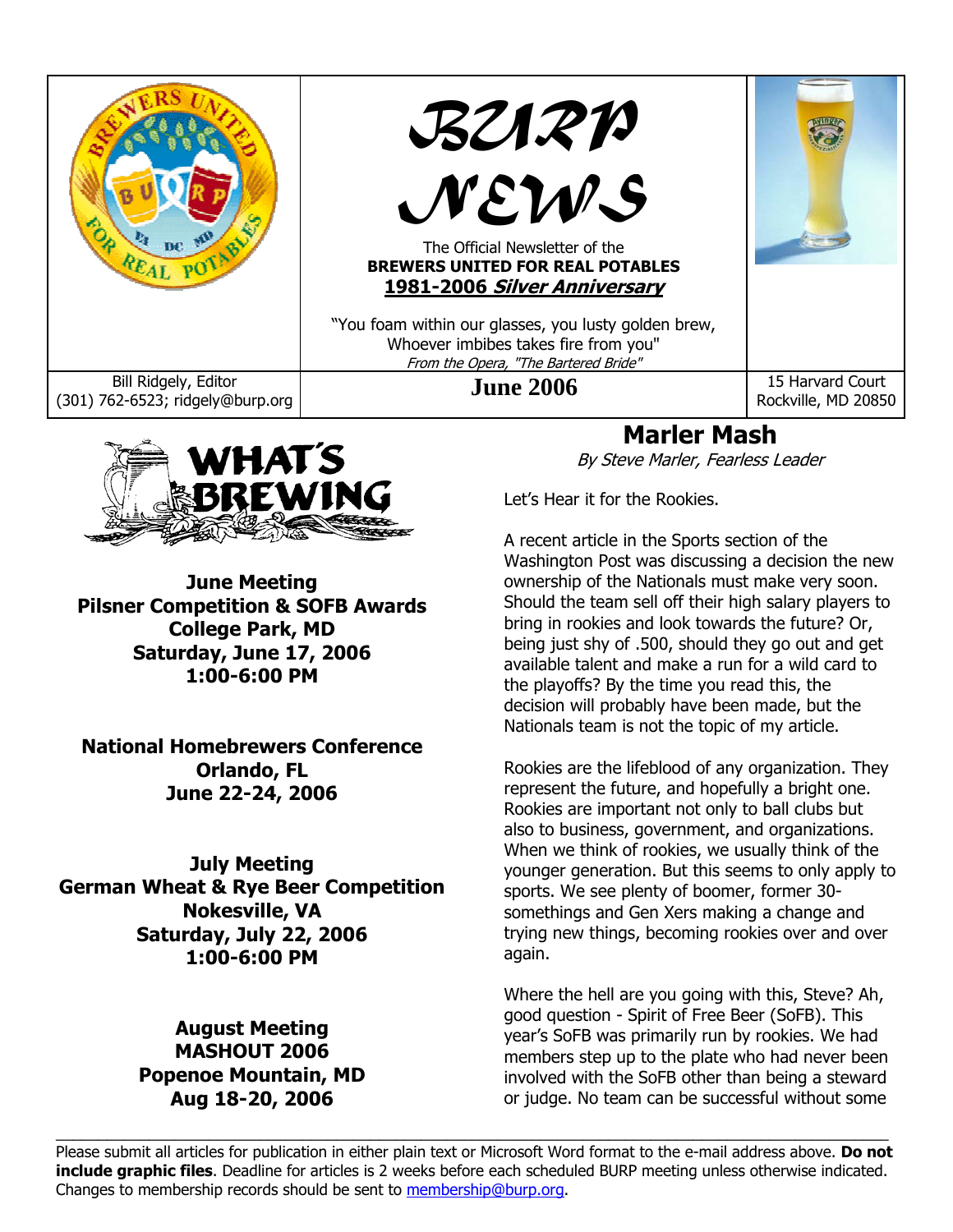veteran players and some good coaches to guide the rookies. That is what we had for this year's SoFB.

**Jamie Langlie**, a long time club member but rookie to the SoFB game, volunteered to coordinate. She enlisted other rookies for key positions: **Ty Ming** as registrar; **Trish Koch** as prize coordinator; and **Winnie Huskey** who worked lunch. They had veteran players on their team such as **Tom Cannon** as judge coordinator; **Christine Johnbrier** as steward coordinator; **Mark Hogenmiller** conducting marketing; and **Alison Skeel** conducting facilities management. The ever faithful behind the scene veterans like **Bill & Wendy** served breakfast; **Alan Hew** grilled brats, and **Jude Wang** filled in where ever she was needed. They also had some good coaches such as **Robert Stevens**, **Mike Horkan**, and **Jim Hanson**, who served as Ty's right hand man and contributed to cooler organization.

Most people do not expect victory from a rookie team, but that was not the case with this SoFB team. Sure there were bumps in the road, some late nights, a case or two of miscommunication. However, it is the final result that counts. We had over 320 entries this year, even without **Andy Anderson** entering. This was more entries than we have had over the past couple of years. And as usual, we had excellent judges who provided topnotch feedback, hard working stewards, and yummy food to keep us going. It was a home run.

I hope this was a good learning experience for these rookies, and I hope that they will be back to help run the SoFB in the future. As they become more experienced, they will no longer be called rookies. They will make room for you to step up and become a rookie. You do not have to be a rookie SoFB coordinator. Instead, how about a rookie Officer, or rookie Spirit of Belgium Coordinator? There is a lot of opportunity and need for rookies in BURP. It does not matter if you have been a member for awhile or are a new member. We are always looking for rookies to step up and hit a home run for the club. BURP is now looking towards its next 25 years. Be a part of it, and become a rookie.



## **Brothers & Sisters in Beer**

By Jamie Langlie & Bud Hensgen, Co-Ministers of Culture

The purpose of BURP monthly competitions is to further the art and science of homebrewing by providing thoughtful feedback to Club brewers and by developing a cadre of well-qualified, educated judges.

#### **May Competition Results**

Congratulations to the winners of the 2006 Best Beer With Chili competition. Winners were selected by popular ballot. The winners were:

1st Place – **Rick Garvin & Christine Johnbrier** for their Franconian Kellerbier. 2nd Place – The **Cannons, Crowes, and Steve Marler** for their Keller Pils. 3rd Place – **Betsy & Bob Kepler** for their Mild (named Brown Nut Ale)

#### **June Competition – Pilsner**

The June club competition will be for BJCP Cat 2 Pilsner (2A, German Pils; 2B, Bohemian Pils; 2C, Classic American Pils). Two bottles will be required for entry. This competition will count toward Brewer of the Year points. Judges are needed for this competition. If you are willing to help out, please contact **Jamie or Bud** (contact info in the Officers box at the end of the newsletter).

#### **Competition Calendar**

July -- Category #15, German Wheat & Rye Beers August -- Category #6, Light Hybrid Beers September -- German Beers October -- Dark Beers (SRM > 20) November -- Real Ales December -- Christmas Beers & Winter Warmers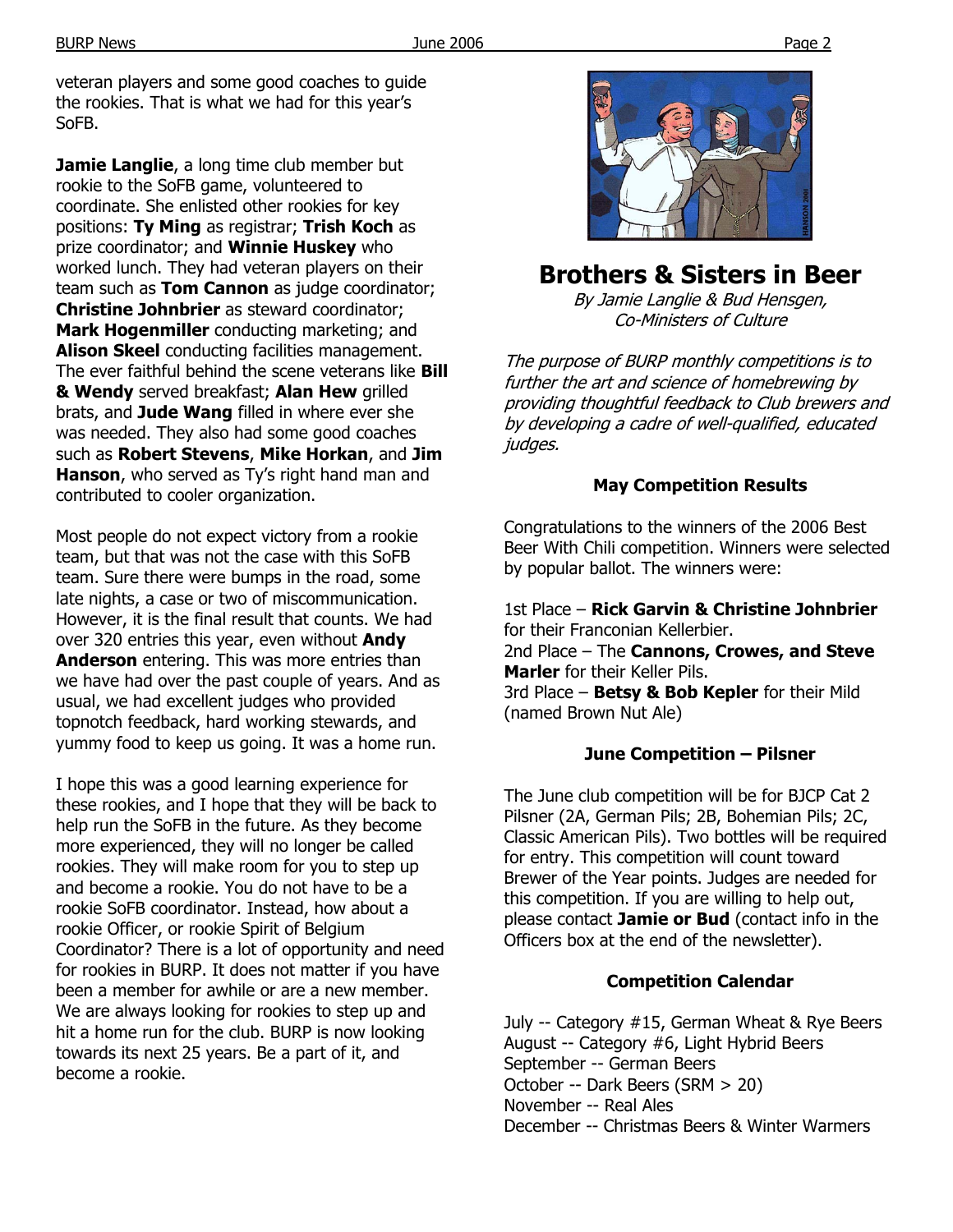

The prestigious Lallemand Trophy along with some guy and a beaker. Photo provided by Ed Bielaus

# **Renal Carbunckle Wins Masters Competition**

By Bill Ridgely

Okay, he goes by many different names, but most of us know him as **Ed Bielaus**, master homebrewer and winner of many competitions nationwide.

On March 11, Ed reached new heights by winning the 8th Annual Masters Championship of Amateur Brewing. The prestigious invitational event was held in St Paul, MN, and Ed took Best of Show for his Belgian Witbier. He also won a 2nd place medal for his Kolsch and a 3rd place for his Robust Porter.

## Along with **Dave & Becky Pyle** taking

Homebrewer of the Year honors at last year's National Homebrew Competition, BURP members have now consecutively won the two most prestigious competitions in N. America (some would say the world).

Congratulations to **Ed** for his MCAB win, and best wishes to **Dave & Becky** in their effort to defend their title in this year's NHC in Orlando on June 22- 24.

## ? ? ? ? ? ? ? ?

# **RYDler**

Q. Who was the first American to brew lager type beer?

## ? ? ? ? ? ? ? ?

## **Announcing the 11th Annual Montgomery County Fair Homebrew Competition Aug 5, 2006**

By Bill Ridgely, Co-Organizer

This fun and well-organized competition will take place on the morning of Sat, Aug 5, 2006 at the Montgomery County Fairgrounds in Gaithersburg, MD. The competition is open to all home brewers and is sanctioned by the American Homebrewers Association and the Beer Judging Certification Program. This judging is closed to the public.

BEST OF SHOW Judging is open to the public and will be held on the Fairgrounds on Saturday, Aug 12, 2006.

Judges, stewards, and volunteers are needed to make this competition a success.

Please visit the Gaithersburg Area Brewers Society (GABS) homepage at http://g\_a\_b\_s.tripod.com/ for full details and registration forms.

I will be happy to collect all BURP competition entries at the July BURP meeting to be held on July 22.

# **MASHOUT 2006 Planning Underway**

By Bill Ridgely

Planning is already underway for the 19th annual Mid-Atlantic States Homebrewers CampOUT, better known as MASHOUT. Yes, it's hard to believe that this event, originally the vision of BURP President **Ralph Bucca** in 1988, is almost 20 years old. Next year's event will mark a great BURP milestone.

This year's MASHOUT is scheduled for Aug 18-20, and the usual fun list of events is in store, including the traditional barbecue dinner on Saturday (You will be asked only to contribute an appetizer, soup, salad, side dish, or dessert), and pancake breakfast on Sunday morning. Regional beers will also be featured along with homebrew. A number of great breweries from throughout the Mid-Atlantic region routinely support the event with beer contributions.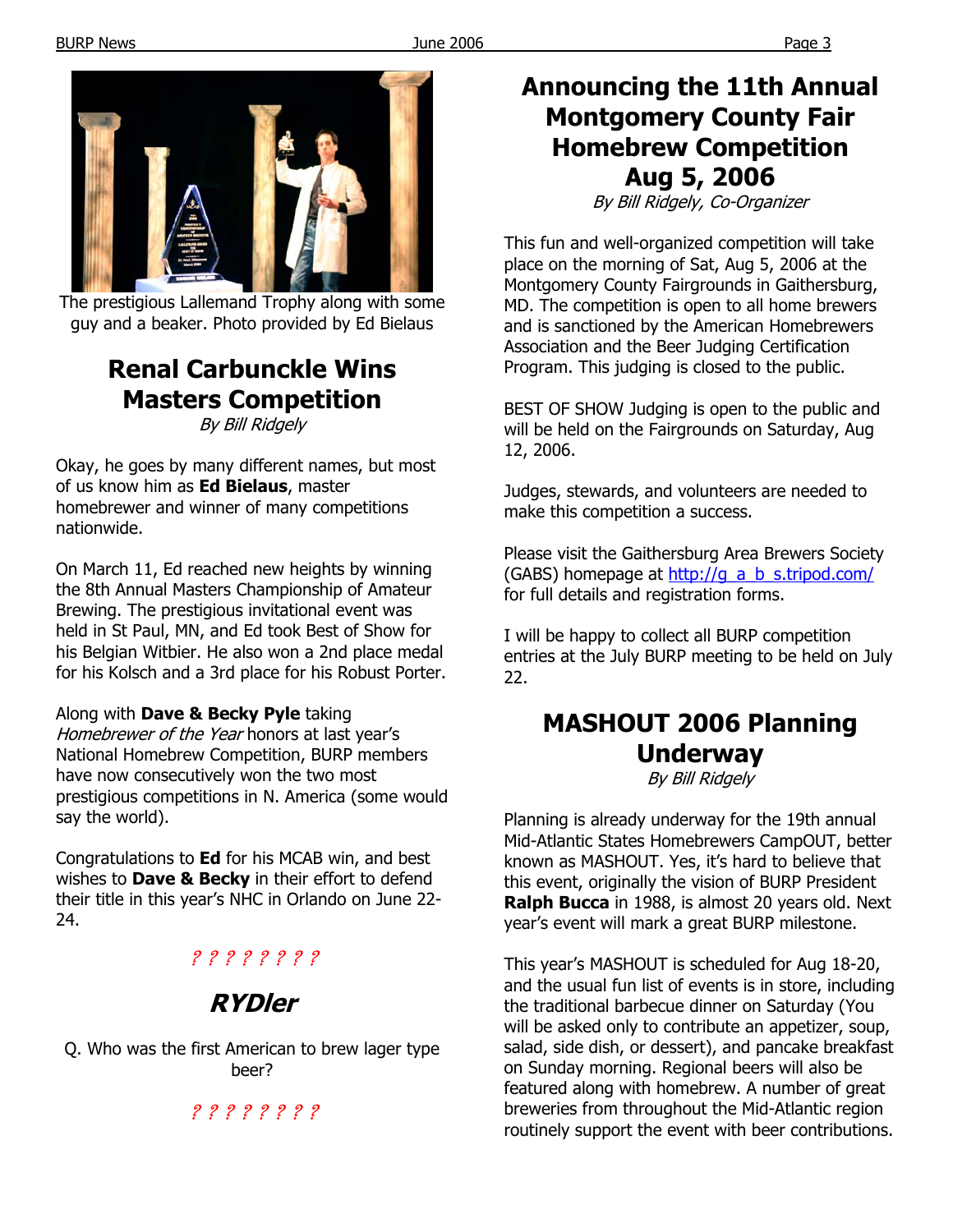However, the emphasis is always on homebrew, and we hope you'll bring a keg or case of your best to share with 200 of your best friends on the mountaintop.

If you have never worked on the MASHOUT Planning Committee, you now have an excellent chance to get in on the ground floor. There are lots of tasks to be accomplished, none difficult and all satisfying. If you would like to join the team, please contact me at ridgely@burp.org.

The MASHOUT web site and registration will be up and online by the end of June at the latest. Keep your eys on the site for the latest. An announcement will be made on BURPlist when registration is open.

I look forward to seeing you all at MASHOUT '06.





# **BURP 21st Annual Chili Cook-Off Another Winner!**

By Winnie Huskey, Co-Chili Commissioner

It was a beautiful day in May for gathering up the spices, aprons, and gas burners for the 21st Annual BURP Chili Cook-Off. Newly elected Chili Commissioners, **Mike Neith** and **Winnie Huskey**, made sure all contestants had participated legally and accepted no bribes … unless you consider a "perfectly-timed cold homebrew" a bribe (some would call it first aid!).

There were 14 chili entries in all with a variety of gastronomic specialties including an authentic Cincy-style chili, an island style chili, and a few healthy/green chilies. A true appreciation for fine spices and ingredients was displayed by the Fio Family (**Paul & Jen Fiorino)**, whose delicious chili tied for 1st place in the Best Category with that of the Moose Crew (**Dona & Woody Lee**, **Bill & Beth Madden**, and visiting friends **Danger & Sparky**). The Moose Crew's popularity was

enhanced by their "meal deal" consisting of very tasty chili washed down with moose farts and topped off with moose pies.

There were also a number of entries that vied for the hottest, of note, "Satan's Sphincter" and "The Navy of One's" chunky hot chili. However, first place in the Hottest Category went to Team Jackalope (**Tom & Colleen Cannon, Pat & Janet Crowe, and Steve Marler**), who also placed 3rd in the Best Category. They scored a triple by also placing 2nd in the best chili-beer pairing contest.

Fun was had by all, but it wouldn't have been such a success without the generosity of the Cook-Off hosts, **Dan & Christina Allers**. Their beautiful backyard served as the perfect site for the venue. Last but not least, kudos to our perennial sponsor Hard Times Café for once again donating prizes for this year's event.

# **Frankische Kellerbier – Best Beer with Chili First Place Winner 2003, 2004, 2005, 2006**

By Rick Garvin & Christine Johnbrier

So, what does it take to win First Place in BURP's Best Beer with Chili every year? Really, really good beer with enough flavor to cut through the chili. It needs to do well cold and be light enough to go down quickly without too much alcohol. Each sip demands a gulp – each gulp demands another glass. Our solution, and the final solution for our competition every year, is our Franconian Kellerbier. Spicy Spalt hops, firm malt, crisp dry lager finish, and very low sulfur give us our favorite house beer. We are not giving out any deep dark Keller secrets on how to make this beer – there are not any. Fresh pelletized hops are key – whole hops lose the white pepper bite too quickly. The secret for us is how we age out the sulfur and any hop tannin harshness. If you age it right, you can have this beer ready in 3 months.

For 20 gallons with OG 1.050 and 45 IBUs:

33.5 lbs Weyermann Pils 5 lbs Weyermann Vienna 2 lbs Weyermann CaraFoam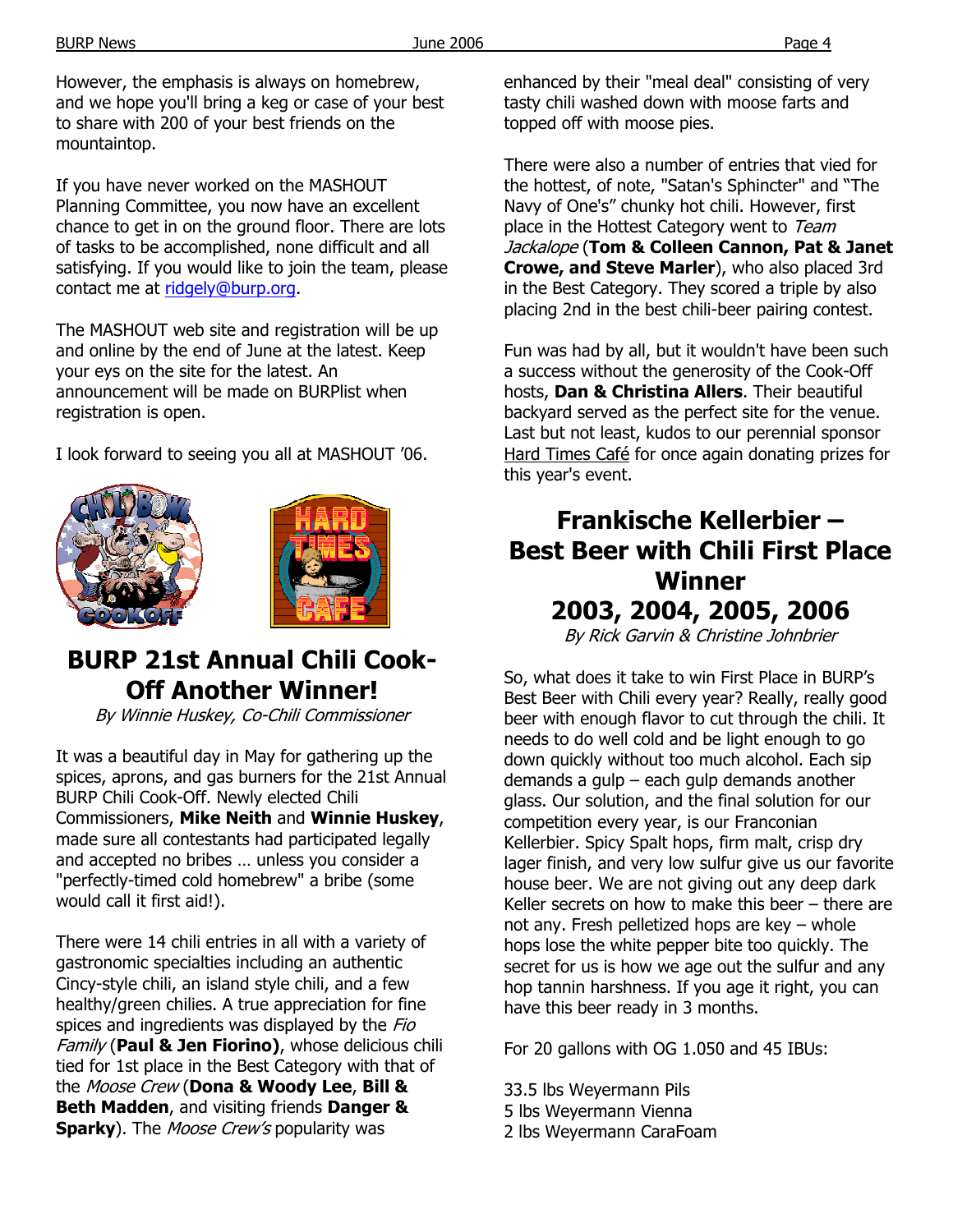8.5 oz Spalter Pellets for 60 minutes 4 oz Spalter Pellets for 10 minutes 4 oz Spalter Pellets for 0 minutes (start of chill)

1 tablespoon of Irish Moss 15 minutes before end of boil

2 vials WLP  $#830$  yeast  $-1$  gallon starter

Mash grain with 1.5 quarts per pound of dechlorinated brewing water to achieve sugar rest at 148-150F for 60 minutes. Sparge with 170F water until the wort in the kettle is at 1.045 or you run out of room. We use a large kettle and brew to gravity rather than volume. Boil for 30 minutes before adding first addition of hops. Chill to 50F, add yeast, and oxygenate heavily. Ferment at 55F for 5 days and then drop temperate 5 degrees every 5 days. After 20 days, drop temperature to 32F. Lager on yeast for 10 days before kegging. Lager at 28F until the sulfur dissipates. Thus, yeast is a huge sulfur producer and will perfume the area around your fermentation room. Elizabeth just rolls her eyes when she walks in the house and says "Lager, huh?" Her bedroom is next to our brew room.

This is not a Keller Pils, Keller Hell, Munich Kellerbier. This is a Franconian Kellerbier. It's a style of beer, not a young beer with a yeasty flavor. Anyone who confuses the facts needs to go spend an afternoon on the road through Ampferbach in Franconia – 11 Kellerbier breweries along 8 miles of road.



**Wanderings**  By Craig Somers, Cyclemeister

## **Upcoming 2006 Trips**

**Jun 18 - Jul 7 - Baltic Tour July - Southeast PA Tour August - Bike to MASHOUT Aug 28 - Sep 10 - Czech Tour Sep 15 - Sep 30 - Holland & Belgium** 

Plans for the Baltic Tour have been finalized. **Jamie & Paul Langlie**, **Chuck "Pops" Popenoe**, and **Craig Somers** are off to Finland, Estonia, and Russia on June 18.

Full details on all upcoming trips can be found in the Mar-Apr 2006 edition of BURP News. Questions should be directed to **Craig Somers** (301-423- 0380 or e-mail craigsbike@hotmail.com).



Photos by Bill Ridgely

**Travels With BURP – Milan, Italy** 

By Bill Ridgely

**Birrificio Lambrate** Via Adelchi 5 Milano 20131

www.birrificiolambrate.com

Italy, with its mostly Mediterranean climate, is known mostly as a wine country. The beer lover traveling in Italy unfortunately has limited options when searching for a cool brew on a hot day. While beer can be purchased at nearly all bars and cafes, the selection is generally limited to pilsner-style lagers from the Italian "big two" (Moretti and Peroni, which is served under the brand name "Nostro Azzuro"), Heineken, and several of the larger German breweries (such as Warsteiner). Guinness is also widely available, primarily in the Irish-style pubs that can be found in most Italian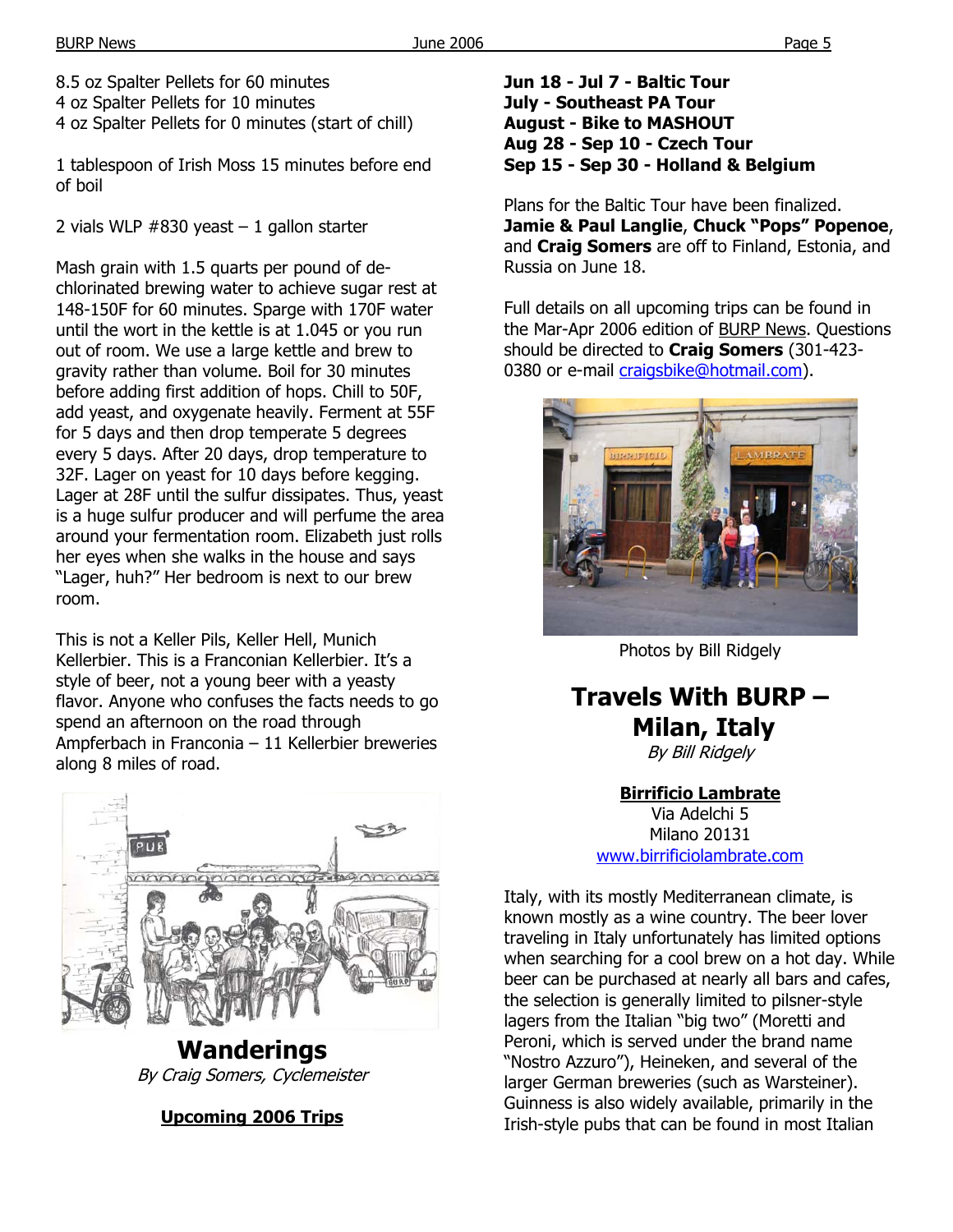BURP News Page 6

cities. There are even a few pubs (if you know where to find them) that serve a wider variety of beers, such as Belgian witbier, German weizenbier, and English ales and ciders.

There is, however, a growing craft beer movement in Italy that is producing some more interesting and flavorful domestic beers. Micro and pub breweries are springing up regularly in the larger cities. Wendy and I, along with our travel companions **Pat & Janet Crowe**, had a chance to visit one of these pub breweries in Milan, the last stop on our Italian tour.

Birrificio Lambrate is strategically situated in the university district of Milan, close to public transportation (a subway stop is only 4 blocks away). While many pubs in Italy don't open until 7:00 PM or later, Lambrate opens from 12:00 – 3:00 PM on weekdays to serve the lunch crowd ("mezzogiorno"). It then reopens at 6:00 PM with a free, extensive (and very filling) happy hour buffet running from  $6:00 - 8:00$ . The free buffet pulls in the university and family crowd who then spend their hard-earned Euros on beer. We arrived right after the 6:00 opening and found a table, but by 7:30, the place was packed with customers. Happy hour prices range from E 3.30 for a small 33 cl glass to E 4.00 for 50 cl. A full pub menu is also available (paninis, wursts, salads, etc), but so much free food is provided at happy hour that it's not really necessary to purchase anything else. Prices on menu items are quite reasonable, though. The most expensive dish is still under E 10.00.

The house beers are tasty and well crafted. We sampled them all, and the manager (who spoke good English) even visited our table to describe the beers and answer any questions we might have. Here is a quick rundown on the beers and our tasting notes:

Montestella (4.5% ABV) – Very nice blond ale with good spicy noble hop character (described as "forte presenza di luppolo" on the beer menu) and sufficient malt backbone for balance. Clean and tasty.

Porpora (5.4% ABV) – Medium-bodied red ale with nice toasty caramel notes. Good quaffing beer with emphasis on malt rather than hops.

Ghisa (5.0% ABV) – Manager described this as a "mocca" beer. We found it to be a very nice, roasty robust porter with hints of dark chocolate.

Lambrate (6.8% ABV) – Amber "doppio malto" or double malt beer (i.e., over 6% ABV). Very malty and fruity (described as "intenso e fruttato" on the beer menu). Clean and well balanced.

Sant'Ambroeus (6.8% ABV) – Named after the patron saint of Milan, Saint Ambrose (whose skeletal remains, garbed in papal robes, can be viewed in the Milanese basilica of the same name). Another "doppio malto" beer, lighter in color than the Lambrate and with a bit more hop character. We found a touch of fusel in this beer but otherwise deemed it quite drinkable.

Meneghina (6.5% ABV) – By far the most interesting beer we sampled, this red Belgian-style specialty ale had an intense maltiness and just the right amount of Belgian yeast phenolics. The beer had just been released, so we were happy to be among the first to sample it. One of our favorites, we quaffed several 1/2 liters of this beer.

Lambrate also produces a Bavarian-style weizenbier call Domm (5.2% ABV), but it was not available on the day we visited. A "triplio malto" (triple malt) winter warmer called Brighella (8.5% ABV) is only available during the Christmas season.

Lambrate also offers a nice selection of rums and single malt Scotch whiskies.

I highly recommend a stop at this brewpub for anyone visiting Milan. You'll find a fun atmosphere, great happy hour food, and a good selection of flavorful, well-brewed beers.

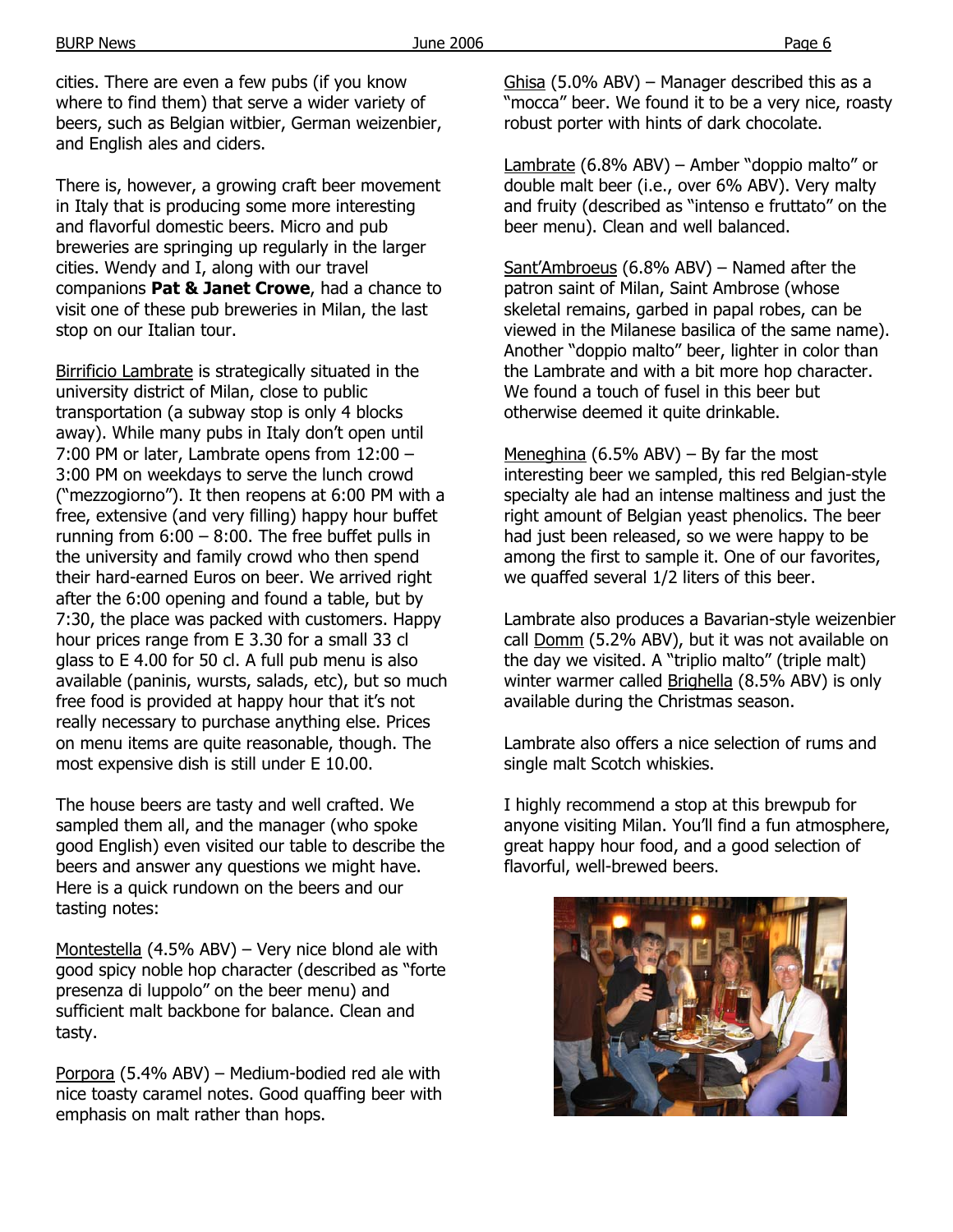

## **Tour Report - Dixie Brewery, New Orleans**

By Roger Deschner (From the Homebrew Digest, June 7, 1996)

(Ed. Note – The historic Dixie Brewery was destroyed in Hurricane Katrina, but the owners have expressed a determination to rebuild from scratch (Visit the NPR Website for a complete update). The report below was published in the Homebrew Digest 10 years ago this month when the brewery was still operating. It's an interesting artifact now for its historical context)

Now HERE is a working museum piece! The Dixie Brewery is truly one of the most amazing, miraculous sights in the brewing world. It was built in 1907 and is still owned by the same family. Everything here is old and decrepit. Motors turn on and off, valves hiss, and there is the aroma of ammonia all over the place. Only a few of the lights work. And somehow, beer is brewed.

A group of about six of us took the afternoon off from sessions at the American Homebrewer's Association Conference. Our tour guide was **Kevin Stuart**, the head brewer. Kevin was educated at UC Davis and has been brewmaster at Dixie for ten years. He says that despite the hard work involved in making beer at Dixie, the place gets under your skin. Maximum capacity in the 1960's was 300,000 barrels/year, but now they produce only a fraction of that. As a result of the lower production levels, some parts of the plant are simply closed off, such as a relatively new fully jacketed set of aging vessels.

Brewing is done in a relatively new (but still old) stainless mash tun and brew kettle, which were hauled in from the old Jax brewery when it was

closed. Their original copper brew kettle is no longer used, but they had polished it nicely to show it off to the homebrewers. Grain mills, wort chillers, etc. all appear to be in pretty good working condition, although everything is very inconveniently located, involving lots of stair climbing. The brewers are in tremendous physical condition as a result. Brewing Blackened Voodoo presents a problem, because the place was built to make adjunct beers, and they have trouble handling the volume of barley malt required for an all-malt beer.

All beers are made with "Dixie Super Yeast", a strain that they have been using continuously for 20 years. They just keep repitching it. They do wash it and periodically send a sample off to a lab for analysis, but they continue to reuse the same yeast, over and over. The local homebrewers have used it to brew lagers, with good success. The origins of this durable strain are a company secret. Just another part of the mystique.

Primary fermentation is in relatively new stainless tanks, in an addition to the building that lost much of its insulation during a recent hurricane. A door that the storm had pried off its hinges was left there to rust, bent and twisted, and the open doorway was simply boarded up. Before that addition was built, primary fermentation was done in open cypress vats. The gems here are the lagering tanks, which are made entirely of Louisiana swamp cypress wood. These original beauties are lovingly tended, and require quite a bit of maintenance. They are presently experimenting with a new type of wood treatment that may greatly increase the time between required periodic retreatments. There is only (reportedly) one other set of wooden beer vessels still in use in the U.S.

The lagering cellars, in the middle of the brewery, are constantly damp and dripping, like a cave, with the pervasive aroma of ammonia. A fitting place for a beer called Blackened Voodoo to be made!

We climbed up to the roof of the five-story building, for a nice cool breeze, and to inspect the rice silos up there which have been painted to look like cans of Dixie beer. The view of Downtown, the Mississippi River, and the abandoned neighboring Falstaff brewery, with King Gambrinus still perched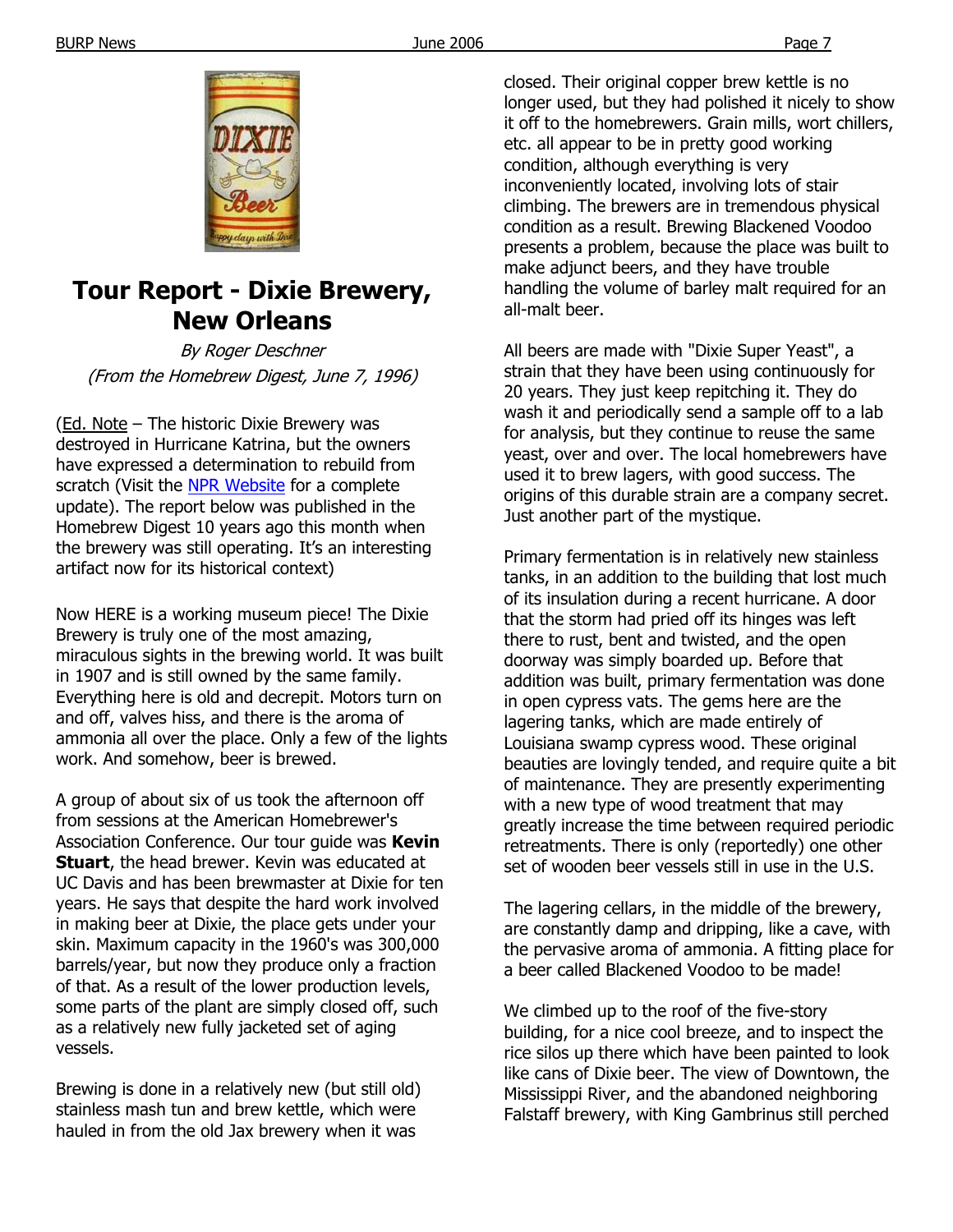on a high balcony, is impressive. (Kevin confessed to a desire to "borrow" the King and move him over to Dixie's roof.) One does wonder, though, after climbing the wobbly ladders and such to get up there, if the whole pile of loose bricks and rusting pipes might someday simply fall down. The real miracle is that they make good, uninfected beer in this chaotic mess.

Things look worse than they really are. You see a totally rusted-out pipe or piece of equipment, but then you realize that they don't use that one anymore; the one that they do use is in pretty good shape. Since there is no shortage of floor space inside the convoluted, hulking building, there is no incentive to haul out the old nonworking stuff. It's easier, and cheaper, to simply leave it. Two members of our group got lost, and it took a while for them to find their way out. It's somewhat reminiscent of Europe, where something called "new" is actually quite old, and the "old" one is really ancient.

Back down the wobbly ladders, and another trip across the Larry Bell Memorial Trick Board (I think Larry still has the bruise), and past the elegant wrought iron front gate, brought us back into the very plain tasting room for The Reward At The End Of The Brewery Tour. The bar was made from one of the old cypress tanks. The regular Dixie Beer, fresh from the brewery tap, is a very pleasant example of a Classic American Pilsner, a style that starts to look better and better as the major breweries lighten up their "regular" beers. Dixie is made with rice adjunct, all grown in Louisiana of course. Blackened Voodoo is an all-malt beer, medium brown in color, with a pleasant, dry toastiness. We did not try the new Crimson Voodoo. But we did taste the new White Chocolate Moose, which is sticky sweet. It is called a "dessert beer". (I have a feeling this experiment will languish for lack of a niche). But we all had to shake our heads in amazement that such pleasant, clean beers could come out of the rusting jumble we had just toured. That is, as much as anything, a compliment to the skill and the really hard work of the brewers.

My scale for the financial health of a brewery is the condition of the tuckpointing of its brickwork. Dixie's tuckpointing is bad. All of the bricks are

loose. There are lots of broken windows. In fact, everything here is rusting and falling apart. Dixie was on the verge of declaring bankruptcy when Blackened Voodoo Beer was banned by the State of Texas due to its satanic label. The preposterousness of this action generated so much publicity for Dixie that it literally saved the company and the brewery. Within days, they couldn't make enough Blackened Voodoo to meet the demand. The Louisiana Legislature threatened to ban Lone Star Beer in retaliation, so finally Texas backed down. Since then, Blackened Voodoo has been very popular in the Lone Star State, and elsewhere.

The brewery, despite its high maintenance and labor costs, is at least marginally profitable. We had to ponder, how long can they keep going on like this? Probably forever. The plant, rust, loose bricks and all, is fully paid for. The tax assessor can't be very hard on such a decaying relic. The portion of the equipment that is used presently for production works well enough. So the higher maintenance and labor costs are offset by lower capital costs. As long as they continue to produce clean beer and occasionally innovate with things like Crimson Voodoo, this creaking, hissing, rusting relic can probably remain viable in the long term.

At any rate, this incredible tour certainly gives me a different perspective when I come across a sixpack of a Dixie product in a store. Despite thoughts of all those rusting pipes and crumbling bricks, I'll be more likely to buy it (if it's fresh), since it's good, clean, reasonably interesting beer, and I'll be supporting a real working museum of brewing history.



**Trivial Beer-Suits**  By Charlie Pavitt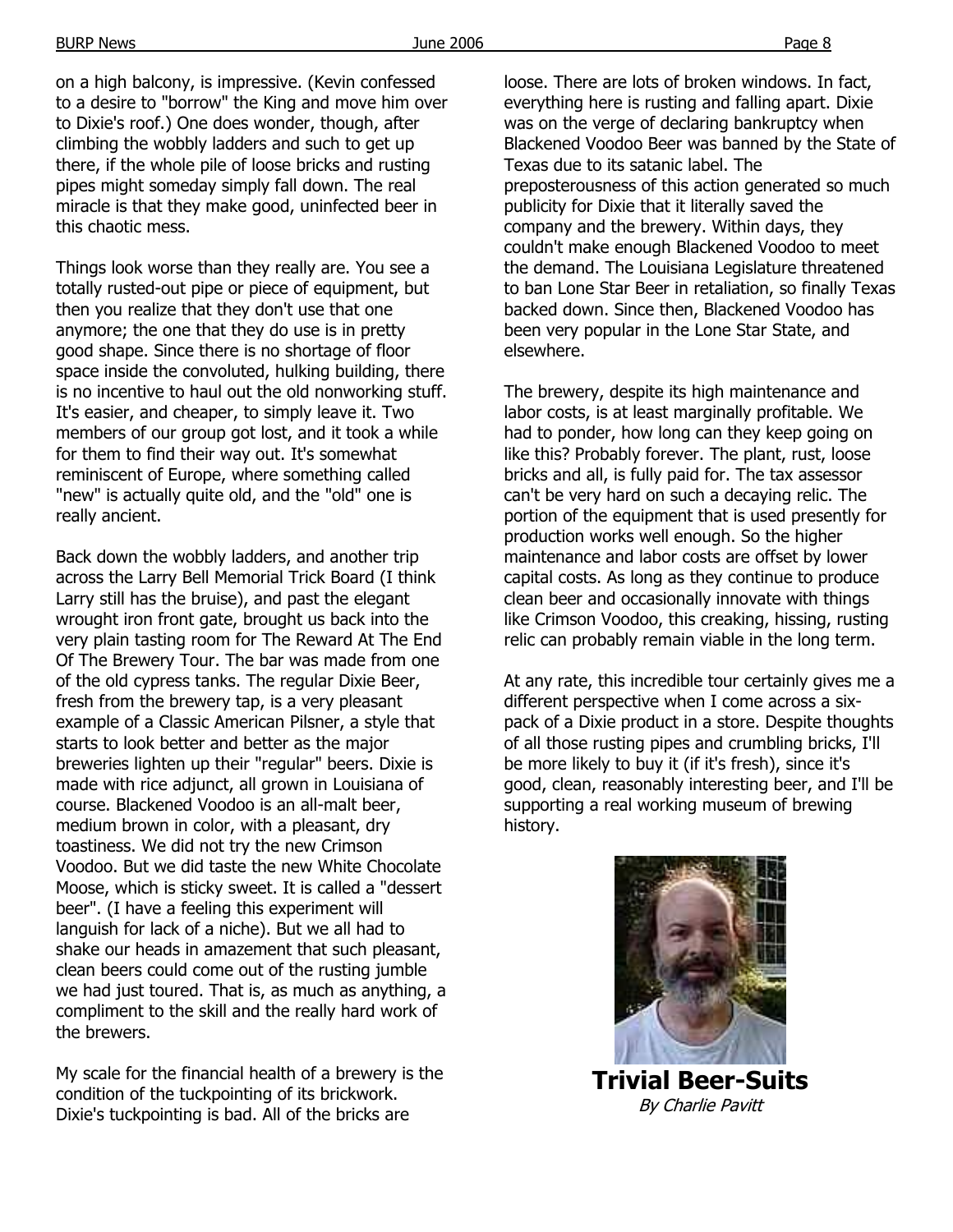Louis Pasteur, a name we all know. His work paved the way for the pasteurization of milk and the germ theory of disease and vaccines for anthrax and rabies, among other achievements. But we're talking about beer here, or at least fermentation. The French cared a lot about fermentation, and apparently it was as true in Pasteur's day as it is in ours that when industry calls, scientists listen. Too often, wine was turning to vinegar, vinegar to lactic acid, and beer to nothing you'd want to drink. The father of one of Pasteur's students was, I believe, a brewer and asked for Pasteur's help.

At that time, it was known that sugar broke down into alcohol and byproducts such as carbon dioxide, but it was thought to a consequence of "unstabilizing vibrations." Yeast was known to be a live organism but was believed to be just another byproduct. Pasteur pulled out his trusty microscope and took a look-see at his student's father's product. When he looked at good beer, he saw nice plump yeast cells. When he looked at bad beer, he saw, along with the little yeasty critters, these ugly microbes we now call bacteria. For these and other reasons, Pasteur became convinced that yeast was actually a causal factor in fermentation, leaving the concept of "unstabilizing vibrations" to sit on the sidelines until resurrected in recent years by the New Age industry.

But what to do about those nasty bacteria. Pasteur figured out that a few minutes of 130 degrees Fahrenheit would kill them off, after which yeast could do their good work without fear of competition. And as a consequence, he got himself U.S. Patent Number 135,245, entitled "Improvement in Brewing Beer and Ale"; what we now call pasteurization. Turned out it works for milk too, but we don't care about that, do we? Anyway, in 1879 he wrote a book entitled "Studies on Fermentation" that is available from BeerBooks.com for \$395 and, thanks to what I suppose was a far less expensive purchase at the time, was a big influence in (bad pun time) cleaning up the brewing industry. To show their gratitude, Whitbread apparently brewed 100 bottles of a Louis Pasteur ale at some point.

P.S. I got the idea for this Beer-Suits from once seeing a copy of Pasteur's patent but got all this just from Googling "Louis Pasteur beer."

## ? ? ? ? ? ? ? ?

# **Answer to June RYDler**

A. The first US lager was brewed in 1840 by John Wagner, who had a small brewery in the back of his house on St. John Street in Philadelphia. Wagner brought the first lager yeast to the United States from a brewery in Bavaria.

## ? ? ? ? ? ? ? ?

## **BURP 10 and 20 Years Ago**

Compiled By Bill Ridgely

### **20 Years Ago, Jun 1986**

The June BURP meeting and annual commercial beer tasting was held at the Beltsville, MD home of **Lisa Angerhofer** on June 14. It was a bittersweet day for BURPers as Lisa had recently announced that the homebrew supply business started by her late husband **Phil** was being closed following his untimely passing. While club members were given a 20% discount on all supplies at the meeting, the sad task of auctioning off **Dr Brew's** equipment fell to club president **Dan McCabe**. Astronomer Phil had recently been immortalized through the naming of a minor planet in his honor. It was reported in BURP News that Asteroid Angerhofer could be "viewed on a clear, warm evening somewhere between the first and second brews".

On a happier note, the commercial tasting held at the meeting was a rousing success. Emphasis was placed on American craft beers, including Kessler Bock, Red Hook Ballard Bitter, Black Hook Porter, and Grant's Real Ale and Imperial Stout. A special treat was the just released Olde Heurich Amber Lager, provided by **Gary Heurich**, who announced that he planned to open a brewery in Washington within several years (The beer was being contract brewed at Pittsburgh Brewing Co). A true highlight of the tasting was a 20 liter polypin of Breakspear Real Ale hand carried from England by **John Robinson**.

#### **10 Years Ago, Jun 1996**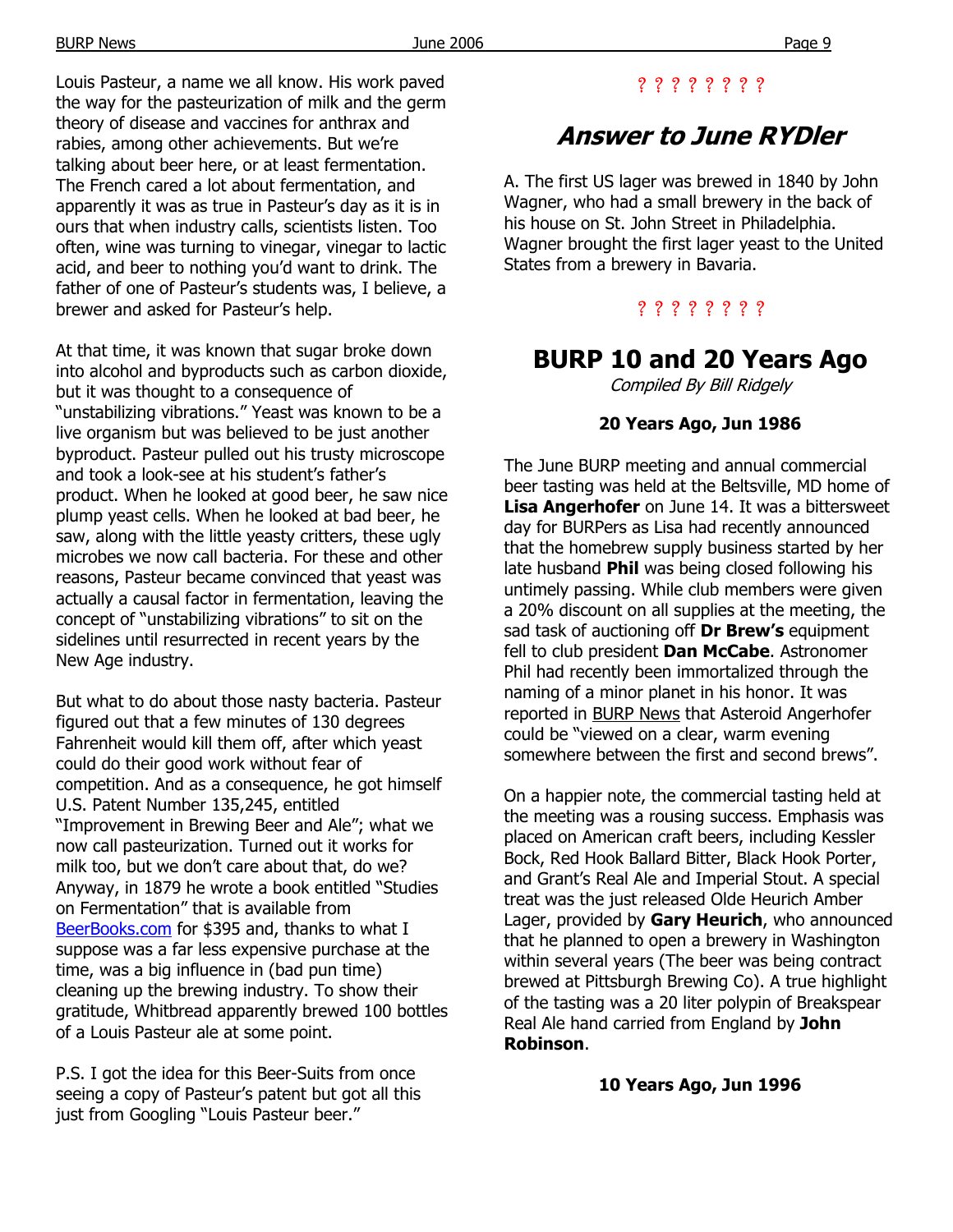The June meeting, Spirit of Free Beer awards presentation, and wheat beer competition was held on June 22 at the home of **Trish & Larry Koch** (Fearless Leader & Fearless First Lady) in Silver Spring, MD. In his wonderfully whimsical meeting report, **Jonathan Feist** was the first to note in print (at least to my knowledge) that BURP meetings tended to be more like parties than meetings. At the time, Jonathan was still writhing on the ground after having eaten an entire stuffed habanero pepper contributed by **Lynn Ashley** (Lynn had just joined the club but soon gained a reputation for bringing these diabolical hors d'oeuvres to BURP events). A veritable cornucopia of prizes was given out to SoFB competition winners (a club tradition continued to this day). While these prizes were being distributed, **Randy Paul** was observed dunking hops from Trish & Larry's 20' high hop vines in his glass of beer and calling it "dry hopping". The wheat beer competition was won by **Greg & Tina Griffin** with their Weizenbier. Second place went to **Jim Caldwell** for his Berliner Weisse, and third went to the **MALT Club** (specific names not mentioned) for their Hefeweizen.

The June BURP News featured a full SoFB wrap-up by organizers **Dave & Becky Pyle**, the continuation of **Andy Anderson's** European Beer Journal focusing on British and Belgian beer festivals, an article on mashing by **Ben Schwalb**, and more **Feist Family** Tasty Travels, with **Bruce** reporting on the beer scene in New Haven, CT and Atlanta, GA and his mom **Addie** reporting on the Carnegie Hill Brewing Co in NYC. Mrs. Feist provided her husband's technical evaluation of the brewery's porter, indicating that it was "good".

**BURP Prosperity Report**  By Larry Koch, Minister of Prosperity

#### **Current Financial Position**

| Previous Balance -<br>23 April 2006 | \$19,856    |
|-------------------------------------|-------------|
| Income                              | $+$ \$207   |
| <b>Expenses</b>                     | $-$ \$2,102 |
| Current Balance - 4<br>June 2006    | \$17,961    |

BURP members are reminded that all expense submissions must include details. Required details are date, exact amount, detailed description of the item, any special circumstances, and name of person to be reimbursed. Event coordinators should maintain a spreadsheet for their project.

Spreadsheets and other financial data are available on the BURP website to registered users at http://burp.burp.org/Default.aspx?tabid=438.

## **Membership Update**

By Jim & Linda Rorick, Ministers of Propaganda

This month we welcome new members **Lee & Lindy Swimm** from Culpepper, VA and **Kurt Rust** from Silver Spring, MD.

Please keep your contact information up-to-date ... most importantly, your email address. If you are not receiving an electronic notification each month with the newsletter link, that means we don't have your current email address! Send your contact information to membership@burp.org, and we'll see that your info is updated.

CURRENT MEM-BEER-SIP STATS:

TOTAL MEMBERSHIPS: 268 FAMILY: 79 (x2) 158 INDIVIDUAL: 88 HONORARY: 22

## **BURP Website Continues to Evolve**

By Paul & Stein Langlie, Co-Ministers of the Web

The blog has picked up some steam recently, and the forums also have a couple of entries. There are 48 BURPers registered on the website. There are